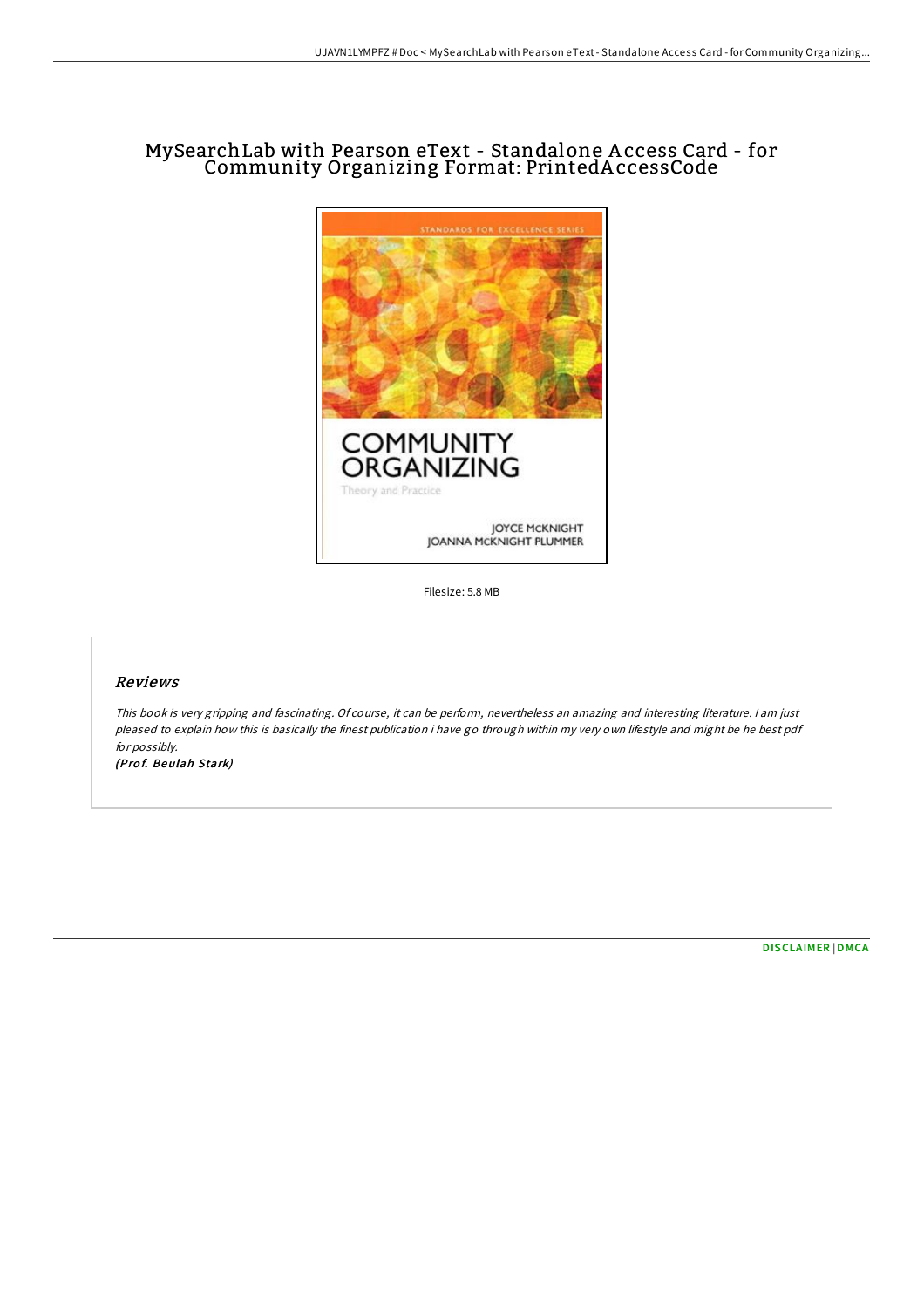# MYSEARCHLAB WITH PEARSON ETEXT - STANDALONE ACCESS CARD - FOR COMMUNITY ORGANIZING FORMAT: PRINTEDACCESSCODE



Prentice Hall. Condition: New. Brand New.

**B** Read [MySearchLab](http://almighty24.tech/mysearchlab-with-pearson-etext-standalone-access-5.html) with Pearson eText - Stand alone Access Card - for Community Organizing Format: Printed Access Code Online

Do wnload PDF [MySearchLab](http://almighty24.tech/mysearchlab-with-pearson-etext-standalone-access-5.html) with Pearson eText - Standalone Access Card - for Community Organizing Format: Printed AccessCode